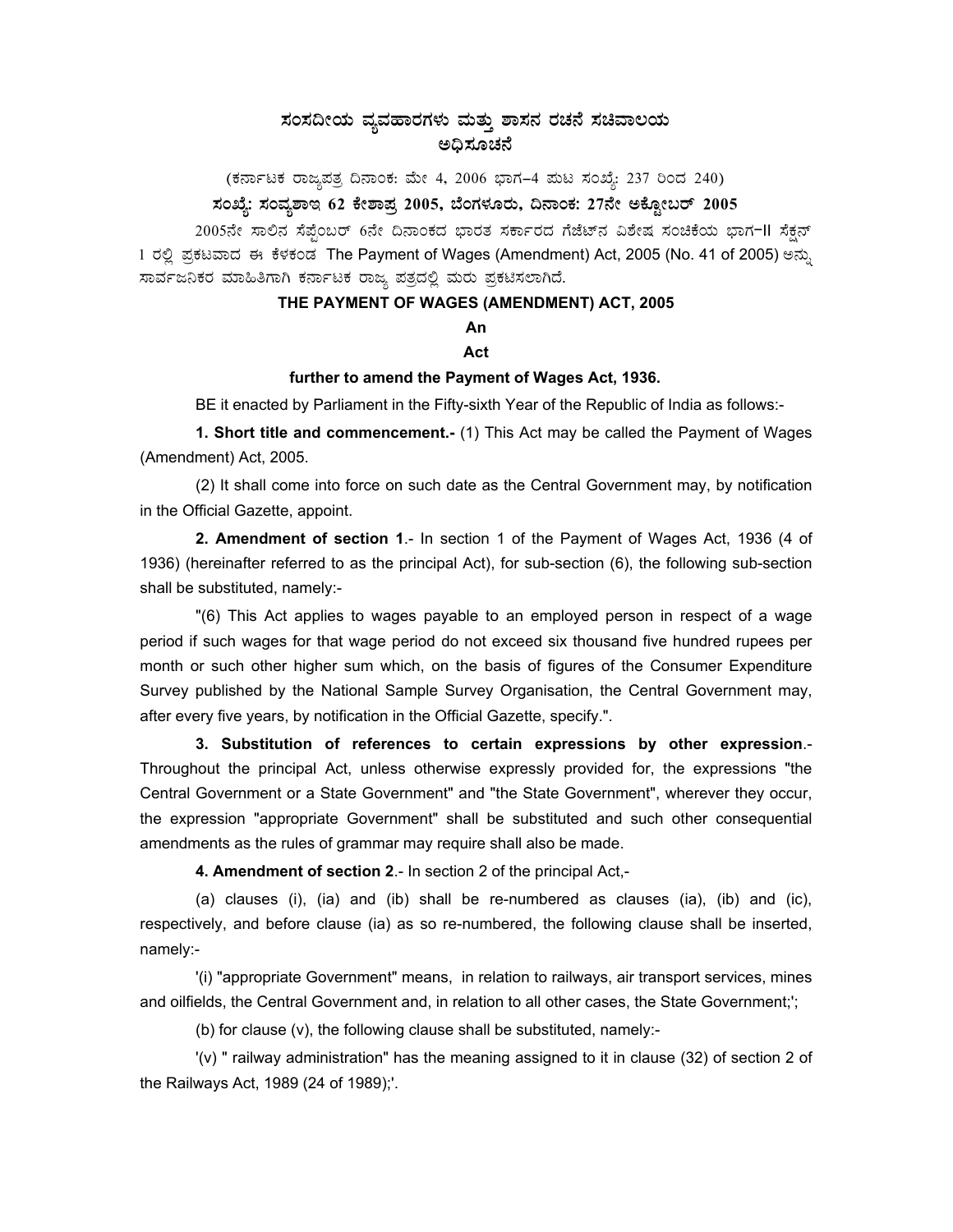**5. Substitution of new section for section 3**.-For section 3 of the principal Act, the following section shall be substituted, namely:-

**"3. Responsibility for payment of wages**.-(1) Every employer shall be responsible for the payment of all wages required to be paid under this Act to persons employed by him and in case of persons employed,-

(a) in factories, if a person has been named as the manager of the factory under clause (f) of sub-section (1) of section 7 of the Factories Act, 1948 (63 of 1948);

(b) in industrial or other establishments, if there is a person responsible to the employer for the supervision and control of the industrial or other establishments;

(c) upon railways (other than in factories), if the employer is the railway administration and the railway administration has nominated a person in this behalf for the local area concerned;

(d) in the case of contractor, a person designated by such contractor who is directly under his charge; and

(e) in any other case, a person designated by the employer as a person responsible for complying with the provisions of the Act,

the person so named, the person responsible to the employer, the person so nominated or the person so designated, as the case may be, shall be responsible for such payment.

(2) Notwithstanding anything contained in sub-section (1), it shall be the responsibility of the employer to make payment of all wages required to be made under this Act in case the contractor or the person designated by the employer fails to make such payment.".

**6. Amendment of section 7**.-In section 7 of the principal Act,-

(a) in sub-section (1), for the words, brackets and figures "sub-section (2) of section 47 of the Indian Railways Act, 1890 (9 of 1890)", the words and figures "the Railways Act, 1989 (24 of 1989)" shall be substituted;

(b) in sub-section (2), in clause (i), for the words, figures and letter "in section 58A of the Indian Income-tax Act, 1922 (11 of 1922)", the words, brackets and figures "in clause (38) of section 2 of the Income-tax Act, 1961 (43 of 1961)" shall be substituted;

(c) in sub-section (4), for the words and figures "the Indian Railways Act, 1890 (9 of 1890)", the words and figures "the Railways Act, 1989 (24 of 1989)" shall be substituted.

**7. Amendment of section 8**.-In section 8 of the principal Act, in sub-section (6), for the words "sixty days", the words "ninety days" shall be substituted.

**8. Amendment of section 15**.-In section 15 of the principal Act,-

(i) for sub-section (1), the following sub-section shall be substituted, namely:-

"(1) The appropriate Government may, by notification in the Official Gazette, appoint-

(a) any Commissioner for Workmen's Compensation; or

(b) any officer of the Central Government exercising functions as,-

(i) Regional Labour Commissioner; or

(ii) Assistant Labour Commissioner with at least two years' experience; or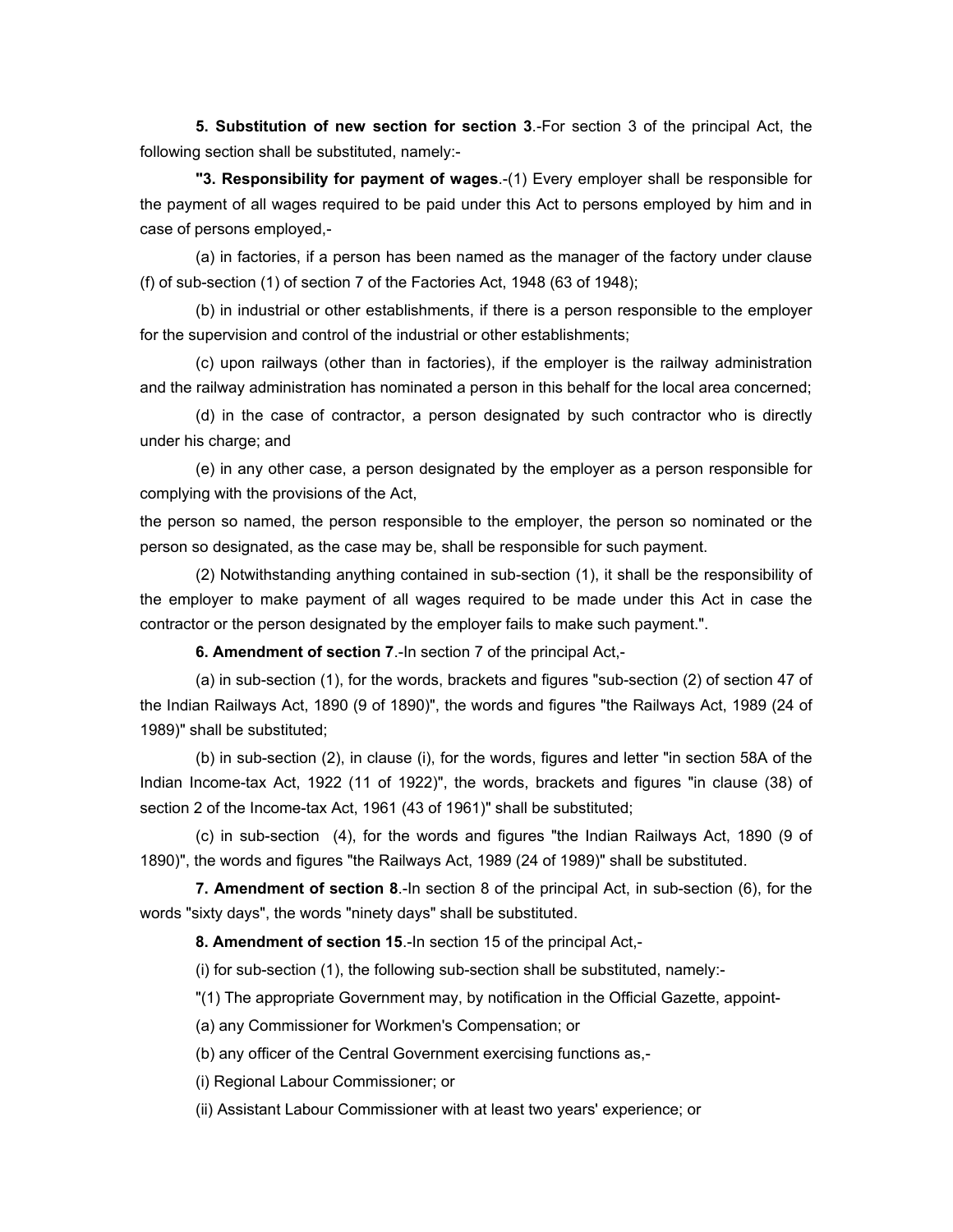(c) any officer of the State Government not below the rank of Assistant Labour Commissioner with at least two years' experience; or

(d) a presiding officer of any Labour Court or Industrial Tribunal, constituted under the Industrial Disputes Act, 1947 (14 of 1947) or under any corresponding law relating to the investigation and settlement of industrial disputes in force in the State; or

(e) any other officer with experience as a Judge of a Civil Court or a Judicial Magistrate, as the authority to hear and decide for any specified area all claims arising out of deductions from the wages, or delay in payment of the wages, of persons employed or paid in that area, including all matters incidental to such claims:

Provided that where the appropriate Government considers it necessary so to do, it may appoint more than one authority for any specified area and may, by general or special order, provide for the distribution or allocation of work to be performed by them under this Act.";

(ii) for sub-section (3), the following sub-section shall be substituted, namely:-

"(3) When any application under sub-section (2) is entertained, the authority shall hear the applicant and the employer or other person responsible for the payment of wages under section 3, or give them an opportunity of being heard, and, after such further enquiry, if any, as may be necessary, may, without prejudice to any other penalty to which such employer or other person is liable under this Act, direct the refund to the employed person of the amount deducted, or the payment of the delayed wages, together with the payment of such compensation as the authority may think fit, not exceeding ten times the amount deducted in the former case and not exceeding three thousand rupees but not less than one thousand five hundred rupees in the latter, and even if the amount deducted or delayed wages are paid before the disposal of the application, direct the payment of such compensation, as the authority may think fit, not exceeding two thousand rupees:

Provided that a claim under this Act shall be disposed of as far as practicable within a period of three months from the date of registration of the claim by the authority:

Provided further that the period of three months may be extended if both parties to the dispute agree for any bona fide reason to be recorded by the authority that the said period of three months may be extended to such period as may be necessary to dispose of the application in a just manner:

Provided also that no direction for the payment of compensation shall be made in the case of delayed wages if the authority is satisfied that the delay was due to-

(a) a bona fide error or bona fide dispute as to the amount payable to the employed person; or

(b) the occurrence of an emergency, or the existence of exceptional circumstances, the person responsible for the payment of the wages was unable, in spite of exercising reasonable diligence; or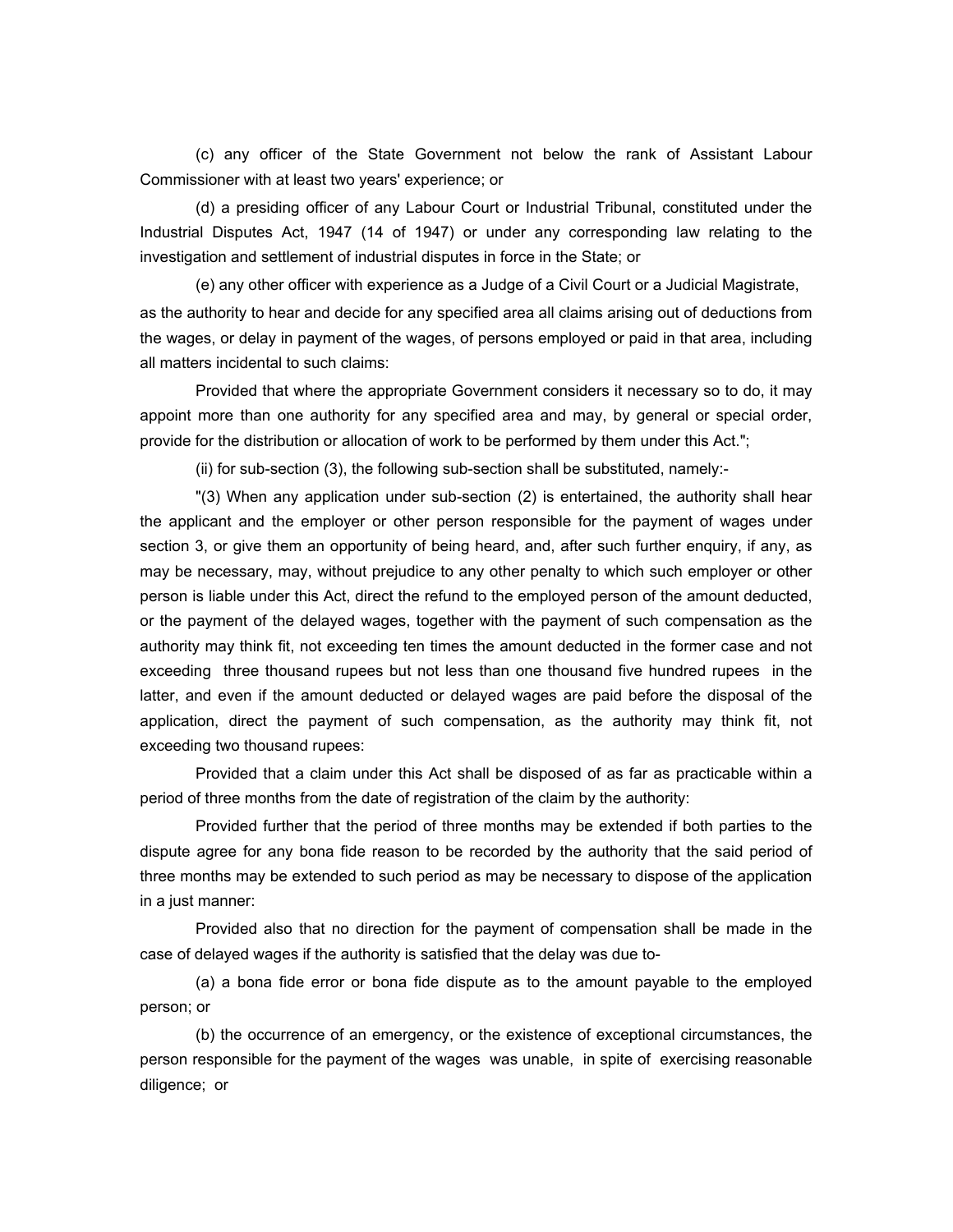(c) the failure of the employed person to apply for or accept payment.";

(iii) in sub-section (4), for the words "not exceeding fifty rupees" wherever they occur, the words "not exceeding three hundred seventy-five rupees" shall be substituted.

**9. Amendment of section 20**.-In section 20 of the principal Act,-

(a) in sub-section (1), for the words "with fine which shall not be less than two hundred rupees but which may extend to one thousand rupees", the words "with fine which shall not be less than one thousand five hundred rupees but which may extend to seven thousand five hundred rupees" shall be substituted;

(b) in sub-section (2), for the words "with fine which may extend to five hundred rupees", the words "with fine which may extend to three thousand seven hundred fifty rupees" shall be substituted;

(c) after sub-section (2), the following sub-section shall be inserted, namely:-

"(2A) Whoever being required to nominate or designate a person under section 3 fails to do so, such person shall be punishable with fine which may extend to three thousand rupees.";

(d) in sub-section (3), for the words "with fine which shall not be less than two hundred rupees but which may extend to one thousand rupees", the words "with fine which shall not be less than one thousand five hundred rupees but which may extend to seven thousand five hundred rupees" shall be substituted;

(e) in sub-section (4), for the words "with fine which shall not be less than two hundred rupees but which may extend to one thousand rupees", the words "with fine which shall not be less than one thousand five hundred rupees but which may extend to seven thousand five hundred rupees" shall be substituted;

(f) in sub-section (5), for the words "with fine which shall not be less than five hundred rupees but which may extend to three thousand rupees", the words "with fine which shall not be less than three thousand seven hundred fifty rupees but which may extend to twenty-two thousand five hundred rupees" shall be substituted;

(g) in sub-section (6), for the words "one hundred rupees", the words "seven hundred fifty rupees" shall be substituted.

**10. Substitution of new section for section 24**.-For section 24 of the principal Act, the following section shall be substituted, namely:-

**"24. Delegation of powers**.-The appropriate Government may, by notification in the Official Gazette, direct that any power exercisable by it under this Act shall, in relation to such matters and subject to such conditions, if any, as may be specified in the direction, be also exercisable-

(a) where the appropriate Government is the Central Government, by such officer or authority subordinate to the Central Government or by the State Government or by such officer or authority subordinate to the State Government, as may be specified in the notification;